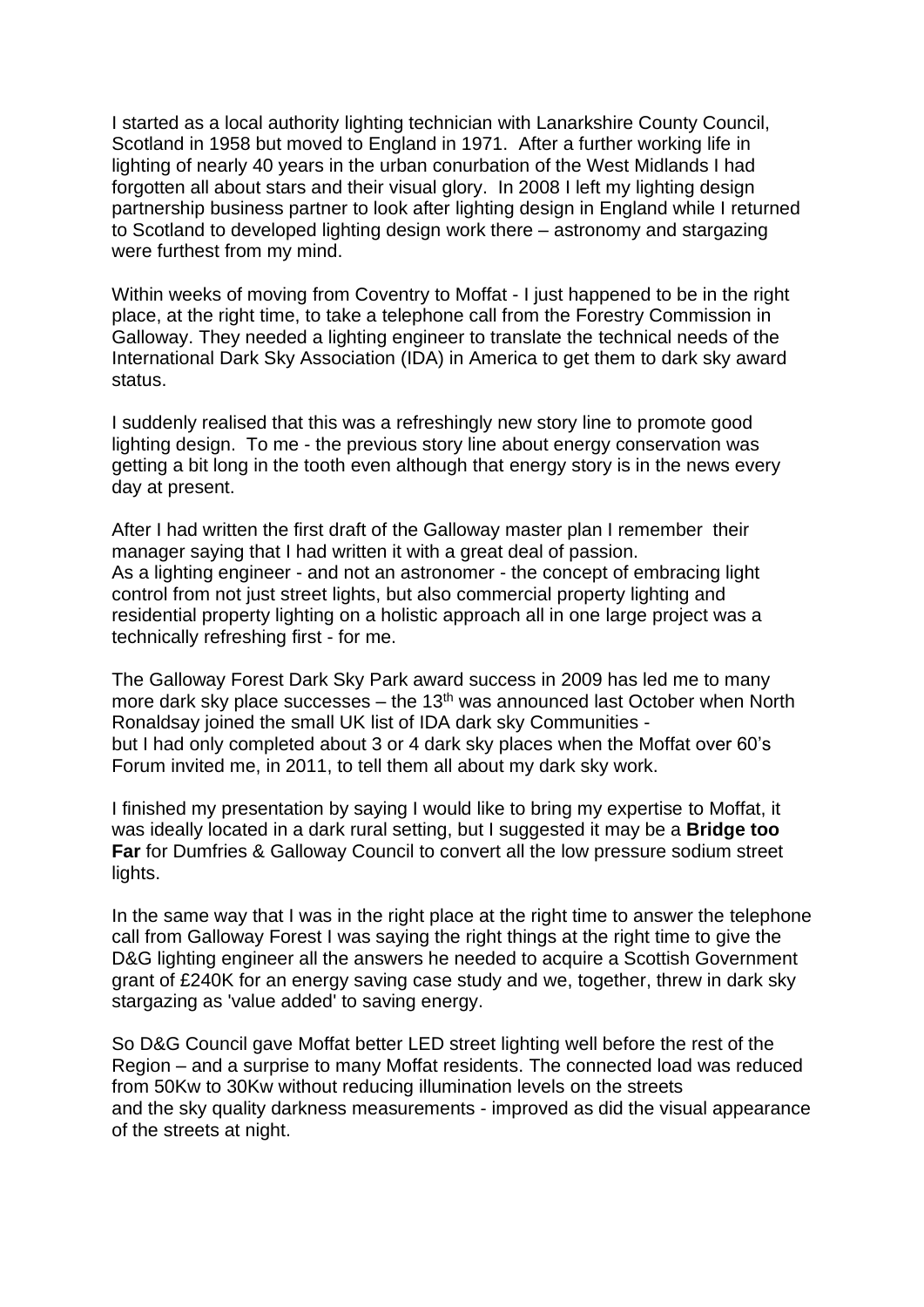Moffat Dark sky started as a lighting engineering challenge – there was no astronomy club – although Moffat Academy did have one many years ago, but there were about 20 residents who put their name to an astronomy interest list which I started when I did a dark sky **public awareness** open day at the Moffat Town Hall just before I started the work on developing a lighting master plan for the area and carrying out a lighting audit in the town.

Although the street light conversion reduced upward light into the sky and we got the dark sky town award the outreach continues to this day to get other lighting installations to point downwards and not upwards.

The Control of light is not just for stargazing – there are other areas of benefit such as the residential neighbourhood, flora and fauna, birds and even some insects all benefit in some way from reduced visual obtrusion. Unlike energy saving – light obtrusion is visible to everyone and its reduction can be appreciated by everyone in the town. And it would be remiss of me not to mention the thousands of visitors to the town who return home with a mental picture of a town with something rather unique about it.

I keep repeating the message that - **The dark sky award has something in it for everyone** – you just have to work at it to find the benefit.

It is more like a partnership of disparate residents, professions and trades all working together in an effort to keep the sky clear at night.

It also has an important educational outreach message to the school behind us and beyond – something I know which is very dear to the Astronomer Royal's heart and perhaps she will say something about her future objectives.

I know we may have little control over the clouds at night -

and I say little because I think the changing climate is creating greater cloud cover but as part of the award we require to make an annual report to the IDA to show that we are actually working together to mitigate upward light illuminating the atmospheric mist above our heads

## **regardless of our ability to stargaze**.

It took 150 man-hours of my time spread over 5 years to get the dark sky award for Moffat and it has taken another 5 years and countless man-hours from me and others to get to this opening day - so from me - a big thanks to all who helped with the construction and a special thanks to my wife who supported my absence from home while sorting out other peoples dark sky places.

So - from the IDA award grew the astronomy club -

and from the astronomy club, under the brain storming chairmanship of Evelyn Atkins, grew the desire to have a sheltered housing with a permanently mounted telescope with astro photography capabilities -

and from that desire, with a grant from Scottish and Southern Energy, grew our community observatory –

and something far beyond anything I imagined when I said all those years ago that Moffat - as a Dark Sky Town - was a **Bridge too Far**.